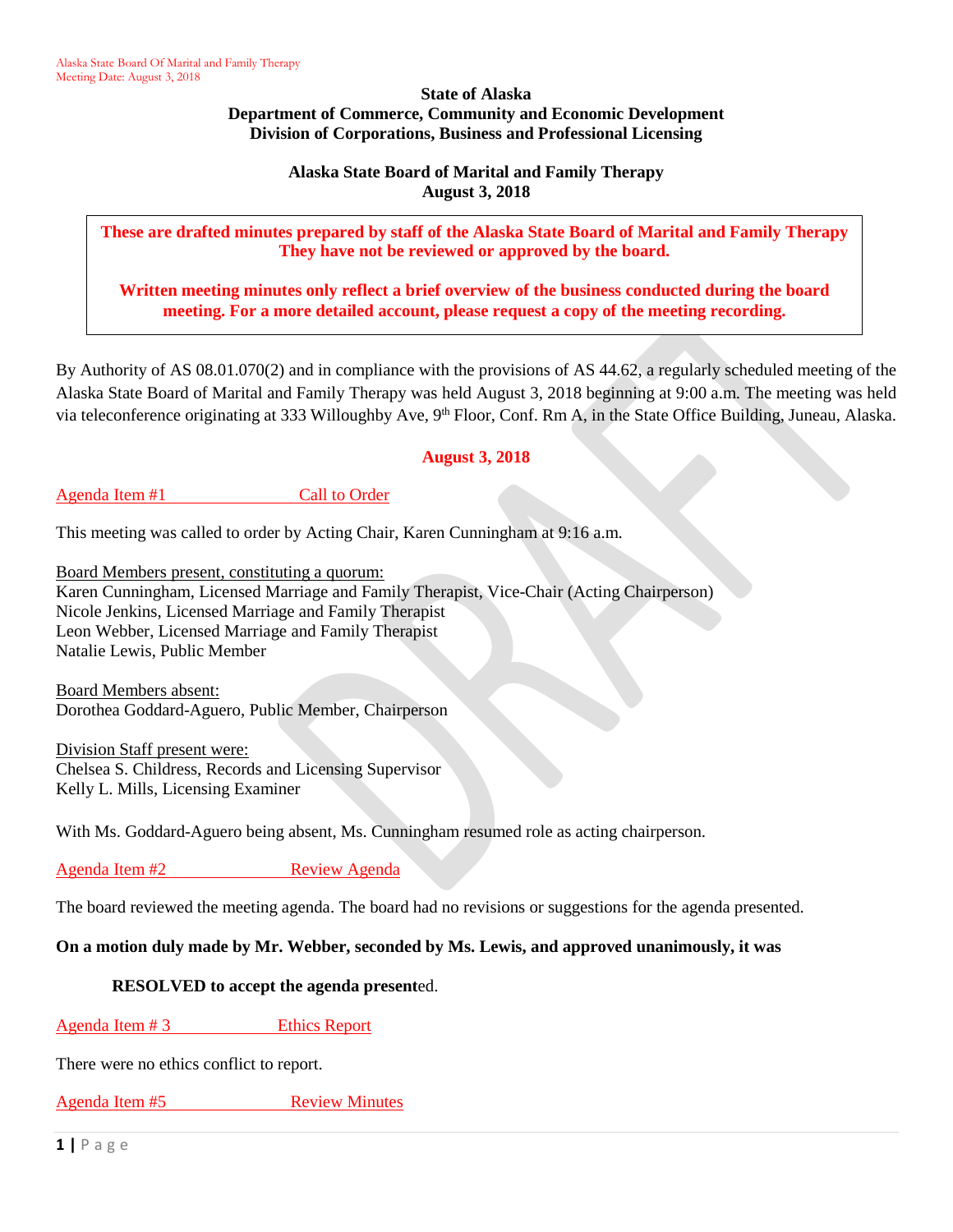The board reviewed the meeting minutes for the meetings held January 19, 2018, March 5, 2018 and June 22, 2018

## **On a motion duly made by Mr. Webber, seconded by Ms. Cunningham, and approved by unanimous consent it was:**

## **RESOLVED to accept the January 19, 2018, March 5, 2018 and June 22, 2018 minutes as presented.**

Ms. Childress stated the final minutes will be mailed to Chairperson Ms. Goddard-Aguero to sign and return. Upon receipt of the signed minutes, Ms. Childress will post them to the State of Alaska Board of Marital and Family Therapy Examiners webpage.

#### Agenda Item #6 Application Review

The board reviewed the pending continuing education provider approval requests.

Mr. Webber stated he was able to review the continuing education applications through OnBoard the previous day and wondered if any new applications were added since. Ms. Childress informed Mr. Webber that no new continuing education applications were added to OnBoard in the last 24 hours.

Ms. Lewis questioned if it was normal practice for continuing education applications to be approved after the conference has already taken place. Ms. Childress informed Ms. Lewis that either way is acceptable, it is up to the facility requesting approval. It may be helpful for facilities to receive approval prior to offering the course as that can be a marketing tool for them, but if they request approval after the fact, that is fine.

Ms. Childress informed the board that she would be collecting each member votes by roll call for all five continuing education provider applications and that an official motion will be required upon tallying the votes. Ms. Childress added that only Ms. Cunningham is unable to make a motion as she is acting chair.

**On a motion duly made by Ms. Jenkins, seconded by Mr. Webber, all applications were approved by unanimous consent, it was**

#### **RESOLVED to accept the continuing education provider approval applications as follows:**

- **Child and Adolescence and Family Behavioral Health Conference #16600**
- **AK Parenting with Love and Limits Booster #16748**
- **Attachment Focused Trauma Treatment Complex Trauma #16750**
- **STAIR - Skills Training for Affective and Interpersonal Regulation #16514**
- **Havening Techniques Training Workshop #16596**

#### Agenda Item #7 New Business

#### Position Statements:

The board reviewed a position statement regarding if an individual previously licensed as a Marital and Family Therapy Associate may reapply for a Marital and Family Therapy Associate license in order to complete the requirements for a Marital and Family Therapist license under AS 08.63.100

Ms. Childress explained that in accordance with 08.63.110(f), a MFT Associate license may not be renewed and is revoked upon failing the examination two times.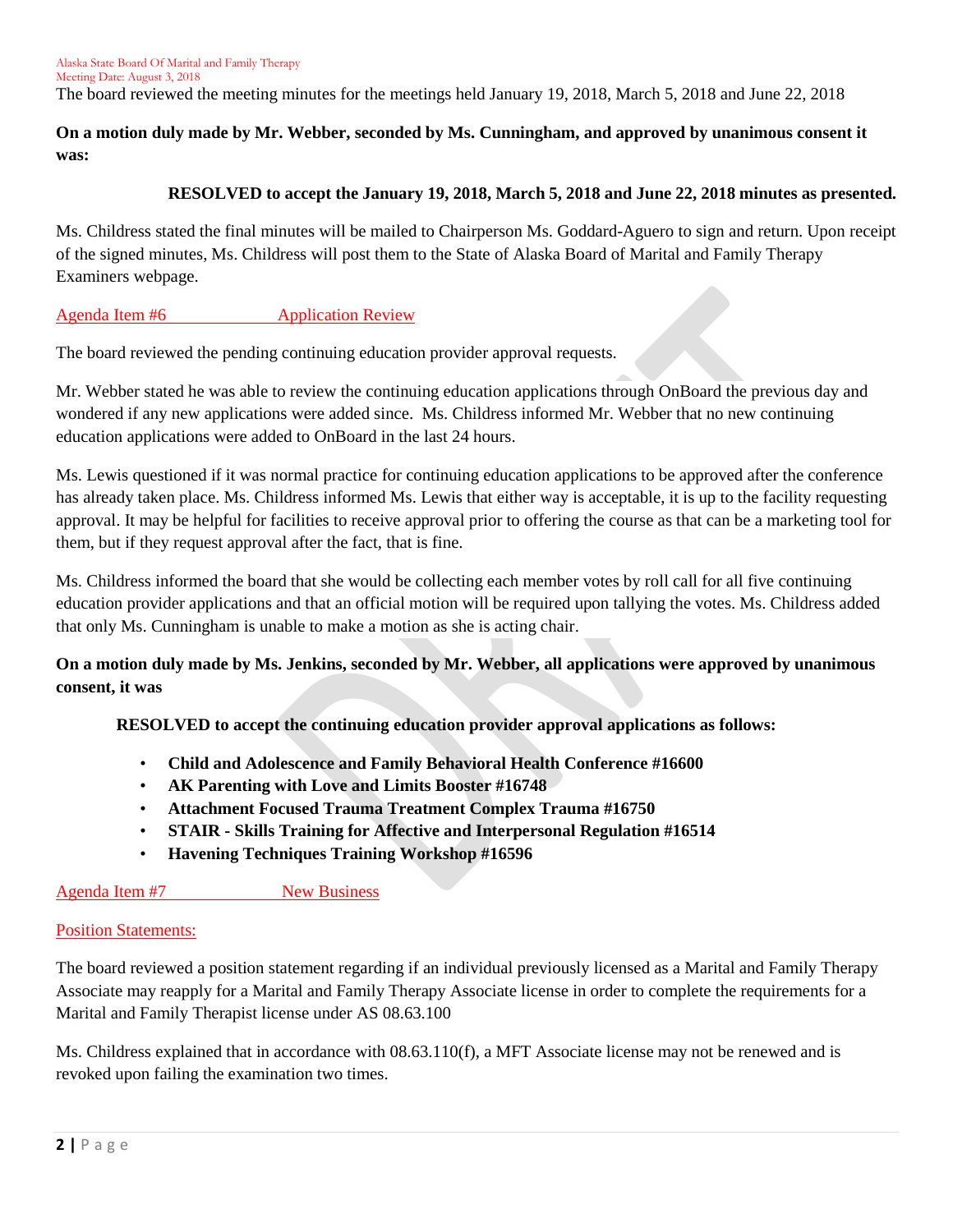The board further determined that based on current statues and regulations, an individual would be allowed to submit a new application for supervised practice as an MFT associate should they have a revoked license in accordance with 08.63.110(f)

Mr. Webber expressed his appreciation to Ms. Childress for her thoughtfulness in drafting this position statement.

#### AAMFT Liability Insurance:

Ms. Childress informed the board that Ms. Cunningham had submitted a question on marital and family therapy regarding the liability insurance. It is included on the agenda so they could see what was submitted to them. Has the board heard anything back for the MFT?

Ms. Cunningham stated she did. She had Lois Paff Bergen, a graduate student look into this and reach out to all the states to see if they had any mandatory liability insurance and nobody had.

## AMTRB State Delegate Voting:

Ms. Childress noted the AMFTRB sent an email with notification for open voting of new board member director positions.

Ms. Cunningham stated voting ended two weeks ago.

## Thank You Letter - JoAnn Young:

Ms. Childress shared the thank you letter to Joann Young for her service to the board drafted by Ms. Goddard-Aguero.

The board had no revisions to the thank you letter presented.

#### **On a motion duly made by Ms. Jenkin, and seconded by Ms. Lewis, and approved unanimously, it was**

## **RESOLVED to approve the thank you letter to JoAnn Young as presented.**

## **Task: Licensing Examiner, Kelly Mills will send the thank you letter to JoAnn Young.**

Agenda Item #10 Old Business

#### SB105 Regulation Discussion:

Ms. Childress noted that the meeting is ahead of schedule. The regulation specialist is scheduled to join the meeting at 1:45 p.m. after the public comment period.

The board continued with old business.

#### Historic Meeting Minutes:

The board reviewed historic meeting minutes for the following meetings:

- July 20, 2016
- November 18, 2016
- January 27, 2017
- February 24, 2017
- June 7, 2017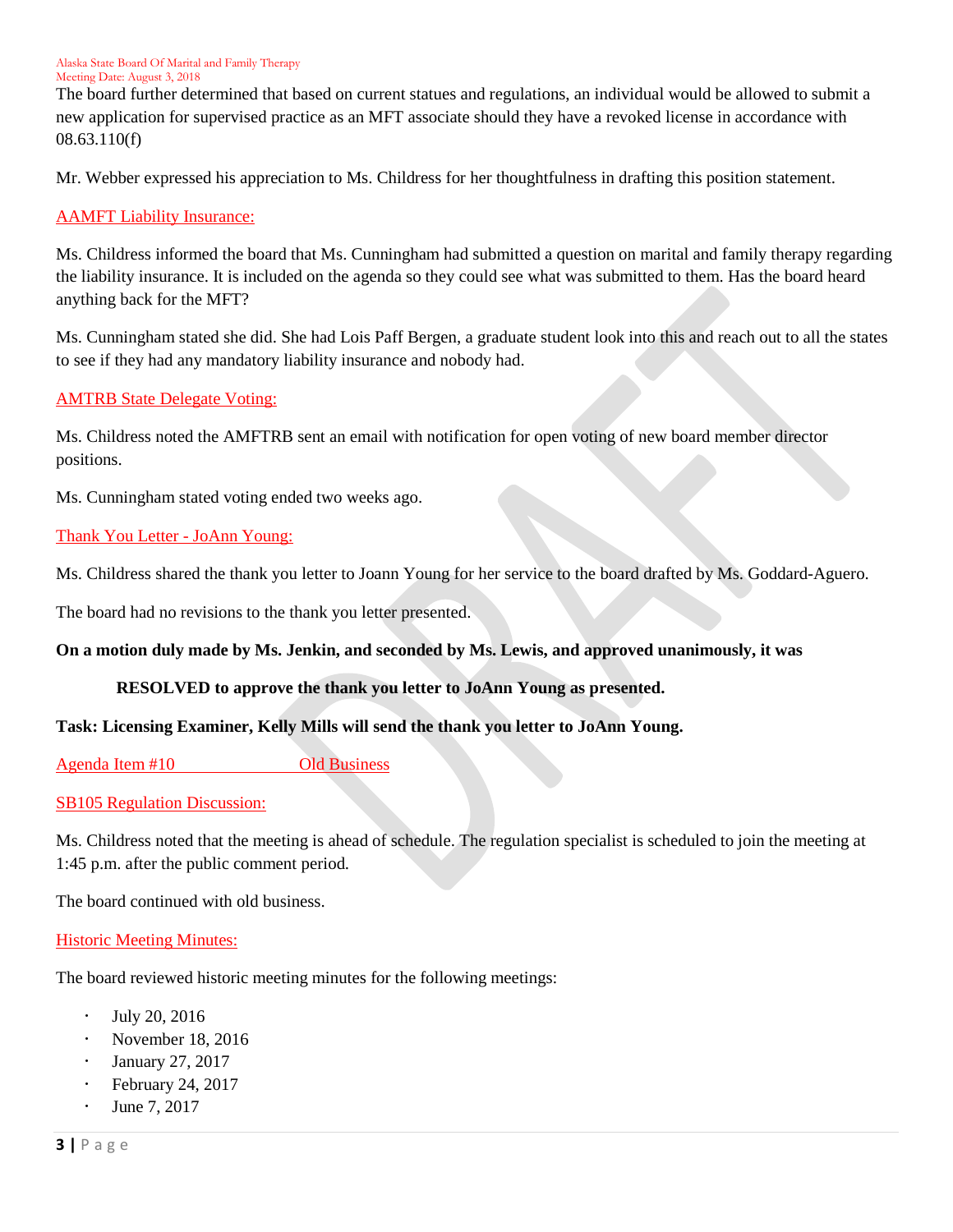Mr. Webber stated the meeting minutes were reviewed and that all were approved during previously held meetings. Ms. Childress stated that, as acting chair at the time, Mr. Webber's signature would be required on them.

## **Task: Licensing Examiner, Kelly Mills will verify the meeting minutes were previously approved. If approved, Ms. Mills will forward the signature pages to Mr. Webber**

## Agenda Item #11 Administrative Business

## Report of Contact:

Mr. Webber, reported he had spoken with a colleague who spoke to him as a colleague and not as a board member. It was a discussion about the proposed increases in fees.

Ms. Childress advised the board that the proposed fees have been put out for public comment, therefore they cannot be on the agenda for discussion. It was public noticed to allow written public comments until August 27, 2018 at 5pm. After the public comment period closes, the division director will consider the board's comments and any written comments that were received. No oral testimony may be received as the public notice did not include language allowing for oral testimony.

#### Correspondence:

The board reviewed an inquiry regarding the proper steps for terminating a LMFT Supervisor and LMFT-A Supervisee relationship.

Ms. Childress explained that the supervisor had reached out to the supervisee on multiple occasions with no success in establishing contact. The supervisor had inquired to the board to determine how to terminate the agreement

The board determined a letter shall be drafted as an official notice from the state, with an official termination date, to both the supervisor and supervisee, since there is no statute or regulation to determine how to terminate a supervision agreement.

Mr. Webber stated he would recommend the supervisory agreement be terminated on the date the supervisor initially contacted the board. The associate should be notified that the supervisory agreement has been terminated and that no no supervisory clinical hours have accumulated since the date of termination. Mr. Webber added if they wish to continue as an associate and for any type of clinical practice, it will need to be under a new agreement and with a new board-approved supervisor.

Ms. Cunningham and Ms. Jenkins noted agreement with Mr. Webber's proposal.

## **Task: Licensing Examiner, Kelly Mills will draft the letters to the LMFT Supervisor and LMFT-A Supervisee.**

The board reviewed an inquiry regarding obtaining clinical supervision from a board approved supervisor by video communication.

The board agreed that skype-video is accepted so long as the supervisor and supervisee engage in a physical face to face consultation once per month, and there is real time video being utilized.

The board reviewed an inquiry from Susan Porter, regarding the ability for an unlicensed individual with a master's degree in marital and family therapy to open a private practice as a marital and family therapist.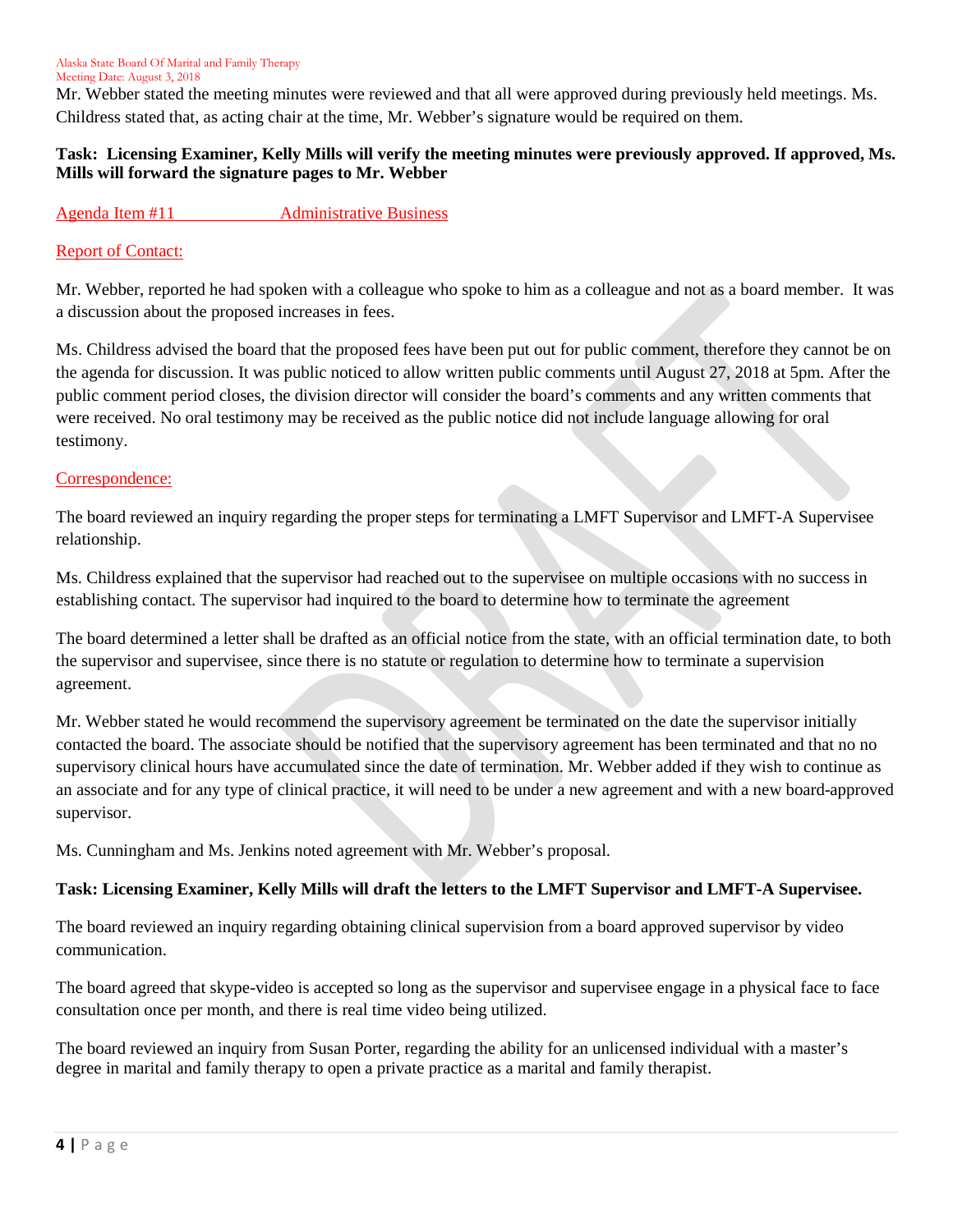Ms. Jenkins noted that they could open a private practice and say they provide marital and family therapy, but they can't represent, imply or indicate that they are a licensed marital and family therapist.

# **Task: Licensing Examiner, Kelly Mills will compose a letter in response to Dr. Porter.**

## Travel:

The board discussed the travel for the AMFTRB and CLEAR Annual Conferences.

Mr. Webber stated he notice an important letter from Ms. Jenkins who was going to go the AMFTRB meeting.

Ms. Jenkins stated she had agreed to be the person who was going to the CLEAR AMFRTB meeting, however, due to unexpected circumstances she is unable to attend. Ms. Jenkins noted her disappointment in being unable to attend the conferences this year.

Mr. Webber noted he thought it would be beneficial to send somebody that has been there before for leadership issues and continuity. Mr. Webber added that the conferences are usually for licensed clinicians, and proposed Ms. Cunningham should attend if she is able.

Ms. Jenkins stated the board has always alternated with multiple people having the opportunity to attend, and that she would be looking forward to going next year.

Ms. Cunningham asked when the dates were. Ms. Jenkins stated the Annual CLEAR Conference is in Philadelphia, PA beginning September 26, 2018 and concluding September 29, 2018.

Ms. Childress noted the AMFTRB Annual Conference is September 25, 2018.

Ms. Cunningham stated she could tentatively say yes.

# **TASK: Licensing Examiner, Kelly Mills will submit a travel request to gain approval for Ms. Cunningham to attend the AMFTRB and CLEAR Annual Conferences.**

## Future Meeting Dates:

With only having a tentative meeting schedule through 2018, the board discussed setting up meeting dates for 2019. In general there are four board meetings per year, one board meeting per quarter.

Ms. Childress advised the board that, if they intend to lobby for legislation, it would be best to have a board meeting in January, at the beginning of legislative session.

Mr. Webber announced that he would volunteer to be on a subcommittee to work on examining the issue of supervision. With the issue not being resolved, the goal of the subcommittee would be to draft a condensed paragraph summary and present it as a recommendation for the next meeting.

Ms. Childress asked who would like to assist Mr. Webber on the subcommittee.

Ms. Cunningham volunteered to work with Mr. Webber.

Ms. Childress explained that a subcommittee meeting must be public noticed. The licensing examiner needs the tentative meeting schedule at least ten business days in advance to allow the appropriate steps for a public notice. There must be a date, time, location, and call-in number provided for the public notice. In addition, the subcommittee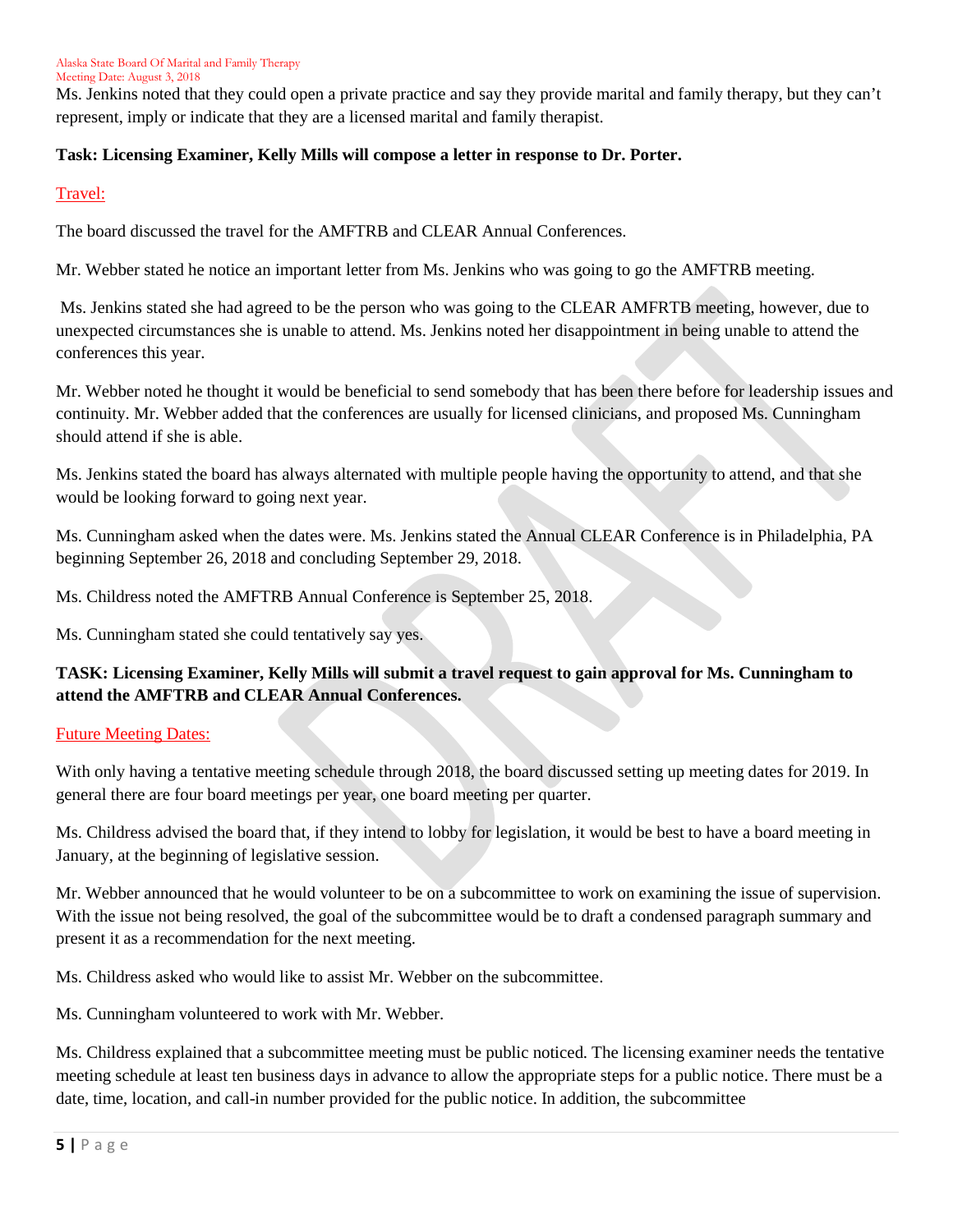Mr. Webber inquired if the board would meet in Juneau or as a teleconference. Ms. Childress reminded the board that, during the meeting held June  $22<sup>nd</sup>$ , Ms. Goddard-Aguero proposed only holding teleconference meetings in an effort to reduce expenses incurred by the board. Ms. Childress added that the board was in unanimous agreement for only holding teleconference meetings moving forward.

Ms. Childress informed the board that, during legislative session, it is difficult to have division staff present for the division updates or investigative reports. Ms. Childress added that the board has the final determination, but it is recommended to have the board meetings on a Tuesday or Wednesday.

Ms. Jenkins stated she would prefer Tuesday. Mr. Webber, Ms. Cunningham and Ms. Lewis agreed. Ms. Childress noted all were in agreement and inquired if the board would prefer the meeting date for January  $22<sup>nd</sup>$  or January  $29<sup>th</sup>$ . Ms. Jenkins requested January  $22<sup>nd</sup>$ . The board unanimously agreed to January  $22<sup>nd</sup>$ .

The board discussed meeting dates for the remainder of 2019.

Ms. Childress asked if the time 9 a.m. to 3:30 p.m. was still acceptable. The board unanimously agreed.

Ms. Childress informed the board that she would be collecting each member votes by roll call (**Leon Webber, yes; Nicole Jenkins, yes; Natalie Lewis, yes; Karen Cunningham, yes).**

The board unanimously agreed to the future meeting dates for FY 2019 as follows:

- Tuesday, January 22nd, 2019
- Tuesday, May  $7<sup>th</sup>$ , 2019
- Tuesday, August 6<sup>th</sup>, 2019
- Tuesday, November 12<sup>th</sup>, 2019

# **TASK: Licensing Examiner, Kelly Mills will confirm Ms. Goddard-Aguero's availability during the proposed meeting dates.**

## Travel:

Mr. Webber expressed his frustration with the travel process. Mr. Webber noted his difficulties in receiving approval when requesting travel to both the 2016 AMFTRB and CLEAR Annual Conferences.

Ms. Childress agreed that third party reimbursement can be confusing. Ms. Childress noted the board must approve to send someone to a conference during a board meeting or have the expected travel listed in the annual report to provide the licensing examiner the authority to submit a travel request. Even when the expenses are third party reimbursed, the board must receive travel approval from the division prior to the association booking any reservations.

Ms. Childress further explained that associations may have varying reimbursement policies. The State of Alaska's travel policy indicates the traveler must send the receipts to the licensing examiner within five business days of completing travel. The licensing examiner must submit the receipts to the association for reimbursement, copying the state travel desk. The association must reimburse the State of Alaska, and the State of Alaska must reimburse the traveler. Direct reimbursement between the association and the traveler is not permitted.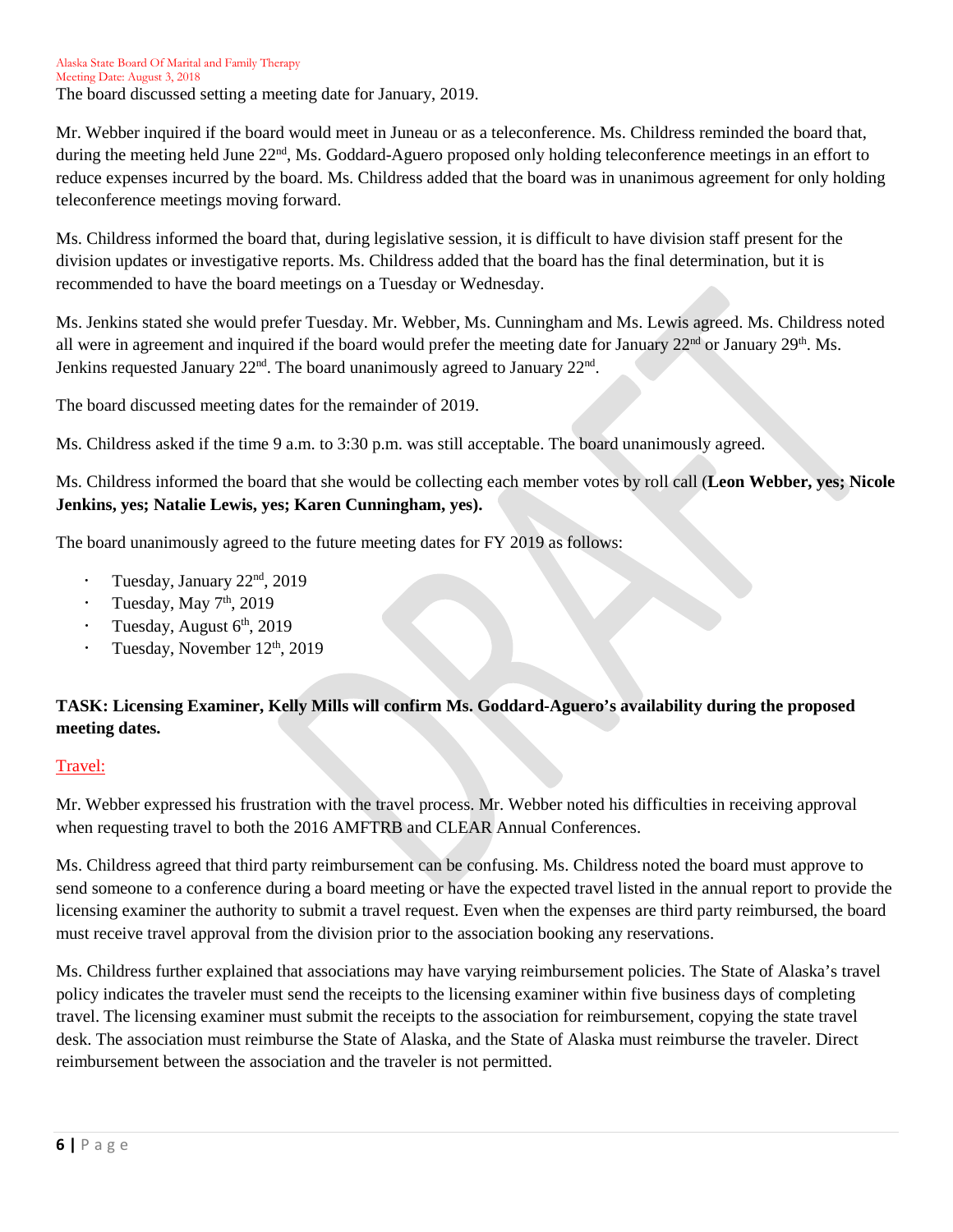Ms. Childress added that, with most travel to and from Alaska requiring multiple flights, if red-eye travel is required to attend a conference, the associations usually authorize the traveler to depart the day before the conference and return the day after.

Mr. Webber stated that he wants the board be very clear that we are approving Ms. Cunningham to attend the AMFTRB and CLEAR Annual Conferences, which run during the same week and at same hotel.

Ms. Childress informed the board that she would be collecting each member votes by roll call (**Leon Webber, yes; Nicole Jenkins, yes; Natalie Lewis, yes; Karen Cunningham, yes).**

**A motion duly made by Mr. Webber, seconded Ms. Jenkins, and approved by unanimous consent, it was:**

# **RESOLVED to accept to send Ms. Cunningham to both AMFTRB and CLEAR Annual Conferences in Philadelphia, PA from September 25-29, 2018.**

**TASK: Licensing Examiner, Kelly Mills will send the Updated Traveler Info form to Ms. Cunningham.** 

# **TASK: Ms. Cunningham will send in the Updated Traveler Info form to Kelly Mills with the preferred dates and flight numbers.**

Mr. Webber noted the meeting is ahead of schedule, and moved that the board break for lunch early.

# **A motion duly made by Mr. Webber, seconded Ms. Jenkins, and approved by unanimous consent, it was:**

## **RESOLVED to break for lunch.**

Break for Lunch at 10:40 a.m. Back from Lunch at 1:00 p.m.

Upon return from lunch, Ms. Childress took attendance by roll call (**Leon Webber, here; Nicole Jenkins, here; Natalie Lewis, here; Karen Cunningham, here).**

## Agenda Item #10 Old Business

The board reviewed the proposed regulations in relation to SB105. The board drafted regulation language that was sent over to the department of law for review during the meeting held June 22, 2018.

Ms. Childress reiterated if the board deliberates and agrees upon the final draft, a motion for the Regulations Specialist, Jun Maiquis to submit the draft for public comment is required. The draft is as follows:

# **Chapter 18. Board of Social Work Examiners.**

(Words in **boldface and underlined** indicate language being added; words [CAPITALIZED AND BRACKETED] indicate language being deleted. Complete new sections are not in boldface or underlined.)

12 AAC 19.210 is amended to read:

12 AAC 19.210. APPROVED SUPERVISORS. (a) The board will approve a person to be an approved supervisor **for individual supervision** under this chapter if the applicant submits

(1) a complete, notarized application on a form provided by the department;

(2) verification of a current license under AS 08.63.100 to practice marital and family therapy;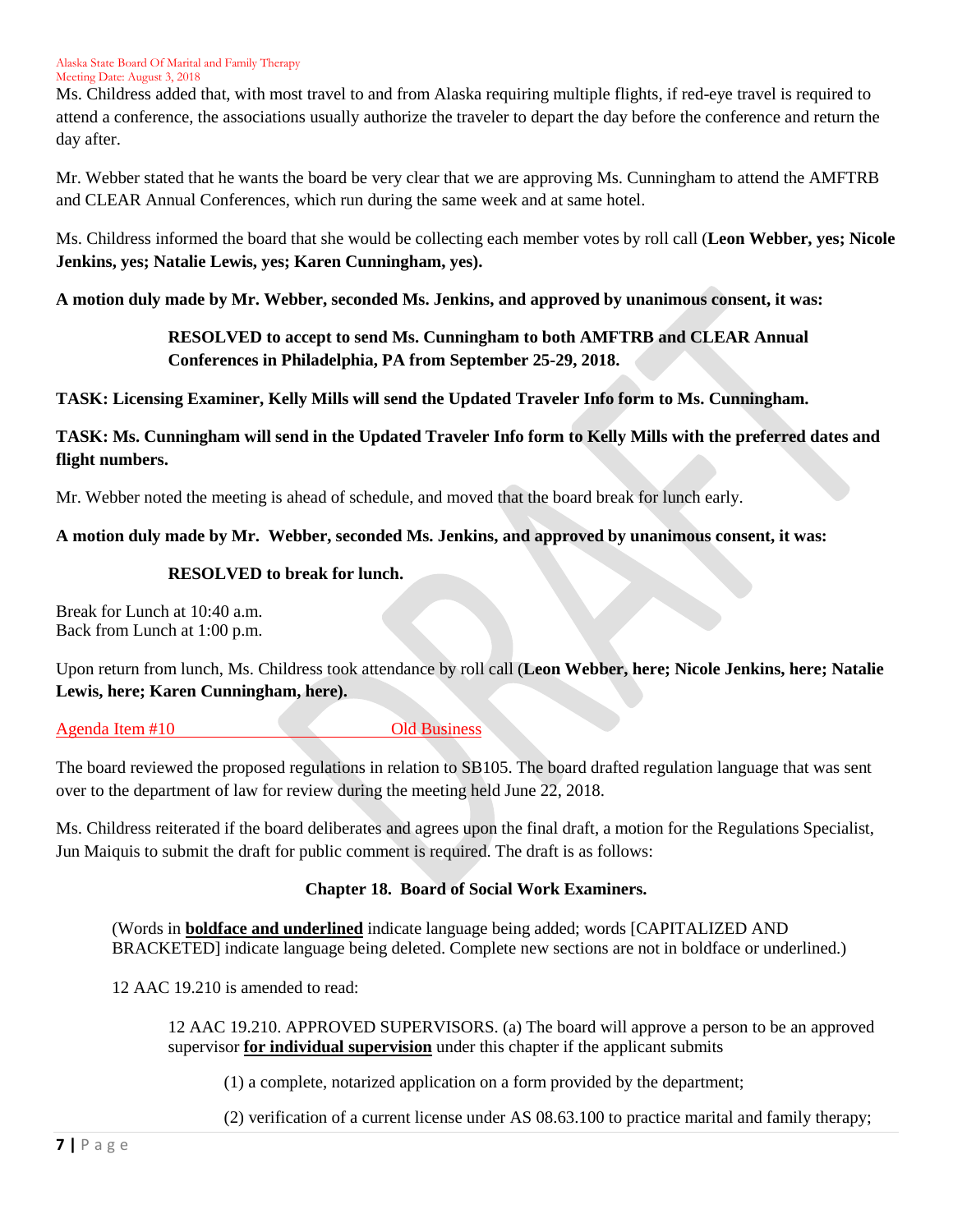(3) documentation of having practiced as a licensed marital and family therapist for five continuous years; and

(4) documentation of having completed at least six contact hours of education related to the practice of supervising a marital and family therapist within the last two years.

## **(b) The board will approve a person to be an approved supervisor for individual supervision under this chapter if the applicant submits**

## **(1) a complete, notarized application on a form provided by the department;**

**(2) holds a license as described under 08.63.120(2)(A)-(F).**

**(3) documentation of having practiced as a licensed marital and family therapist for five continuous years; and**

## **(4) documentation of having completed at least six contact hours of education related to the practice of supervising a marital and family therapist within the last two years.**

**(c)** [(B)] To maintain approval under AS 08.63.120 and this section, a supervisor shall document at the time of license renewal that during the concluding license period the supervisor completed at least two contact hours of continuing education related to the practice of supervising a marital and family therapist. A supervisor may also include those two contact hours of continuing education in the total continuing education contact hours required for license renewal in 12 AAC 19.310.

**(d)**[(C)] If a person does not maintain approval as an approved supervisor under AS 08.63.120 and this section because of noncompliance with the continuing education requirements of **(c)** [(B)] of this section, the person may apply to the board for reinstatement of the approval. The board will reinstate the approval if the applicant

(1) submits

(A) a complete, notarized application on a form provided by the department; and

(B) documentation of compliance with the continuing education requirements of **(c)** [(B)] of this section; and

(2) complies with the requirements of AS  $08.63.120$  and  $(a)(2)$  and  $(3)$  or  $(b)(2)$  and  $(3)$  of this section

**Authority:** AS 08.63.050 AS 08.63.100 AS 08.63.120

Mr. Webber clarified that this discussion was regarding allowing group supervision, not individual supervision. Ms. Jenkins responded that was her understanding.

Ms. Jenkins pointed out her confusion with 12 AAC 19.210(a) and (b), as both read 'The board will approve a person to be an approved supervisor for individual supervision under this chapter if the applicant submits'. Ms. Jenkins reiterated it was her understanding that (a) is for individual supervision and (b) is for group supervision.

The board unanimously agreed to change (b) to read 'The board will approve a person to be an approved supervisor for group supervision under this chapter if the applicant submits'

Ms. Cunningham questioned the professional regulations under 12 AAC 19.210(b). Ms. Cunningham noted, under (b)(3), it states the board will approve the person to be an approved supervisor for group supervision if the applicant submits documentation of having practice as a licensed marital and family therapist for five continuous years, but that is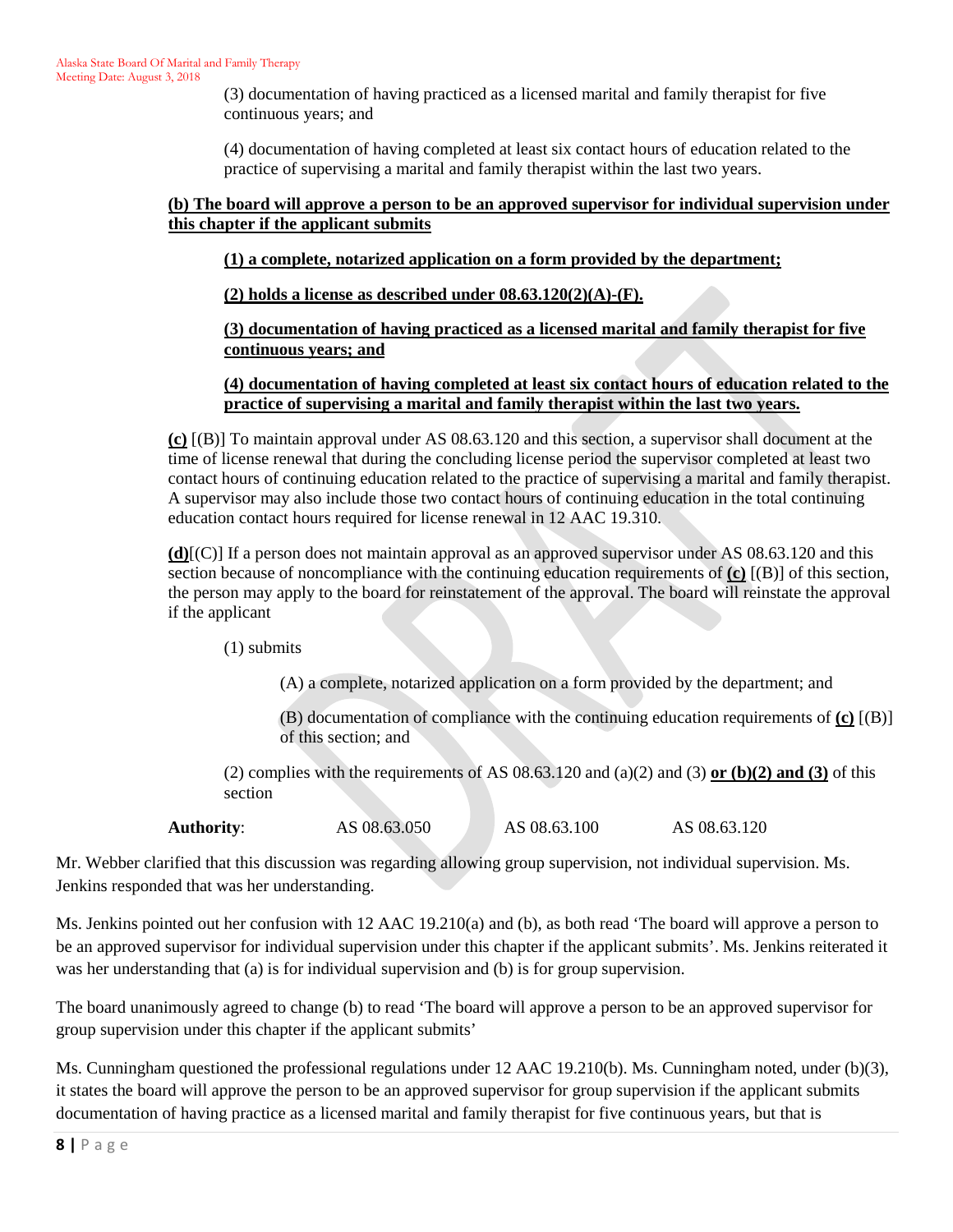contradicting for group supervision due to  $(b)(2)$  authorizing the various providers outlined under  $08.63.120(2)(A)$ -(F) to apply as a board-approved supervisor.

Ms. Childress agreed, and asked the board for suggestions to modify this language. Ms. Childress suggested 12 AAC 19.210(b)(3) read similar to, 'documentation of having practiced as a license professional as listed under AS  $08.63.120(2)(A)$ -(F) for five continuous years'.

The board agreed upon the suggested language for 12 AAC 19.210(b)(3).

## **A motion duly made Ms. Jenkins, seconded Mr. Webber, and approved by unanimous consent, it was:**

## **RESOLVED to accept the revisions to the proposed regulation for 12 AAC 19.210 as follows:**

#### **Chapter 18. Board of Social Work Examiners.**

(Words in **boldface and underlined** indicate language being added; words [CAPITALIZED AND BRACKETED] indicate language being deleted. Complete new sections are not in boldface or underlined.)

12 AAC 19.210 is amended to read:

12 AAC 19.210. APPROVED SUPERVISORS. (a) The board will approve a person to be an approved supervisor **for individual supervision** under this chapter if the applicant submits

(1) a complete, notarized application on a form provided by the department;

(2) verification of a current license under AS 08.63.100 to practice marital and family therapy;

(3) documentation of having practiced as a licensed marital and family therapist for five continuous years; and

(4) documentation of having completed at least six contact hours of education related to the practice of supervising a marital and family therapist within the last two years.

## **(b) The board will approve a person to be an approved supervisor for group supervision under this chapter if the applicant submits**

**(1) a complete, notarized application on a form provided by the department;**

**(2) holds a license as described under AS 08.63.120(b)(2)(A) – (F);**

**(3) documentation of having practiced as a licensed professional as listed under AS 08.63.120(b)(2)(A) – (F) for five continuous years; and** 

#### **(4) documentation of having completed at least six contact hours of education related to the practice of supervising a marital and family therapist within the last two years.**

**(c)** [(B)] To maintain approval under AS 08.63.120 and this section, a supervisor shall document at the time of license renewal that during the concluding license period the supervisor completed at least two contact hours of continuing education related to the practice of supervising a marital and family therapist. A supervisor may also include those two contact hours of continuing education in the total continuing education contact hours required for license renewal in 12 AAC 19.310.

**(d)**[(C)] If a person does not maintain approval as an approved supervisor under AS 08.63.120 and this section because of noncompliance with the continuing education requirements of **(c)** [(B)] of this section,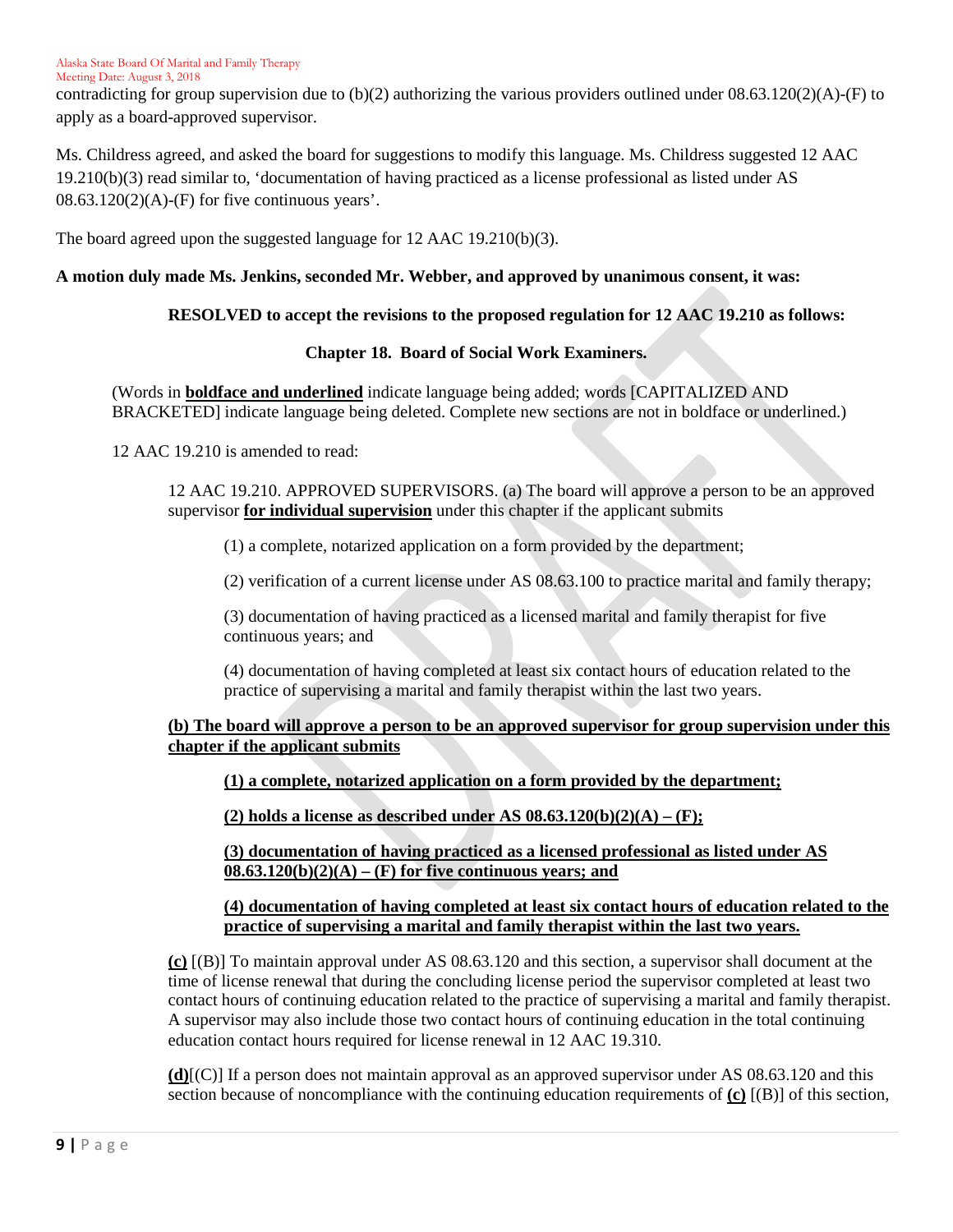the person may apply to the board for reinstatement of the approval. The board will reinstate the approval if the applicant

(1) submits

(A) a complete, notarized application on a form provided by the department; and

(B) documentation of compliance with the continuing education requirements of **(c)** [(B)] of this section; and

(2) complies with the requirements of AS  $08.63.120$  and  $(a)(2)$  and  $(3)$  or  $(b)(2)$  and  $(3)$  of this section

**Authority:** AS 08.63.050 AS 08.63.100 AS 08.63.120

Ms. Jenkins noted that she is excited about the subcommittee to look at getting out of state applicant supervision to count. Aside from her own experience and difficulties with transferring out of state clinical supervision hours, there was an applicant here recently who is an MFTA from out of state and, because her hours were from out of state supervision, they were not accepted. After realizing she would have to start her hours over the applicant decided to become an LPC in the state of Alaska instead of an LMFT. Alaska is missing many opportunities to get licensed marital family therapists due to the restrictions and barriers for licensure. Ms. Jenkins added that it is exciting to see what is being done to advocate for marital and family therapists and what can be accomplished in the upcoming year to change this.

Mr. Webber stated over the years probably too frequently we have experienced change of licensing examiners. We have really had a good public service licensing examiners and Ms. Childress is another example of this. He is sorry that the board is losing her. Mr. Webber added that all the licensing examiners seem to study what the MFT statutes and regulations are so they are appropriately informed, and that has always been appreciated.

Ms. Childress acknowledged his appreciation and noted it has been great working with the board thus far. Ms. Childress added that the opportunity to learn is what she has appreciated about being a licensing examiner the most, and that she is eager for the opportunity to continue learning as a Records and Licensing Supervisor.

Agenda Item #9 Public Comment

Public comment opened at 1:30 p.m.

*Mercy Dennis joined the group for public comment at 1:30 p.m. Elizabeth Merrill-Bauer joined the group for public comment at.1:31 p.m. David Banks joined the group for public comment at 1:32 p.m*. *Linda King from Birchwood Behavioral Health joined the group for public comment at 1:32 p.m*.

Ms. Childress read the guidelines as follows:

**The public comment period is now open. The time allotted for public comment will be divided to all individuals signed in to give comment. The group will be told how much time each individual has to speak. The licensing examiner will track the time and notify the individual when they have one minute left.** 

**Please be reminded, this is not the time for the board to respond to the comments. The board can choose to respond at the end of the comment period, send a letter in response to the individual or they can choose to not respond.**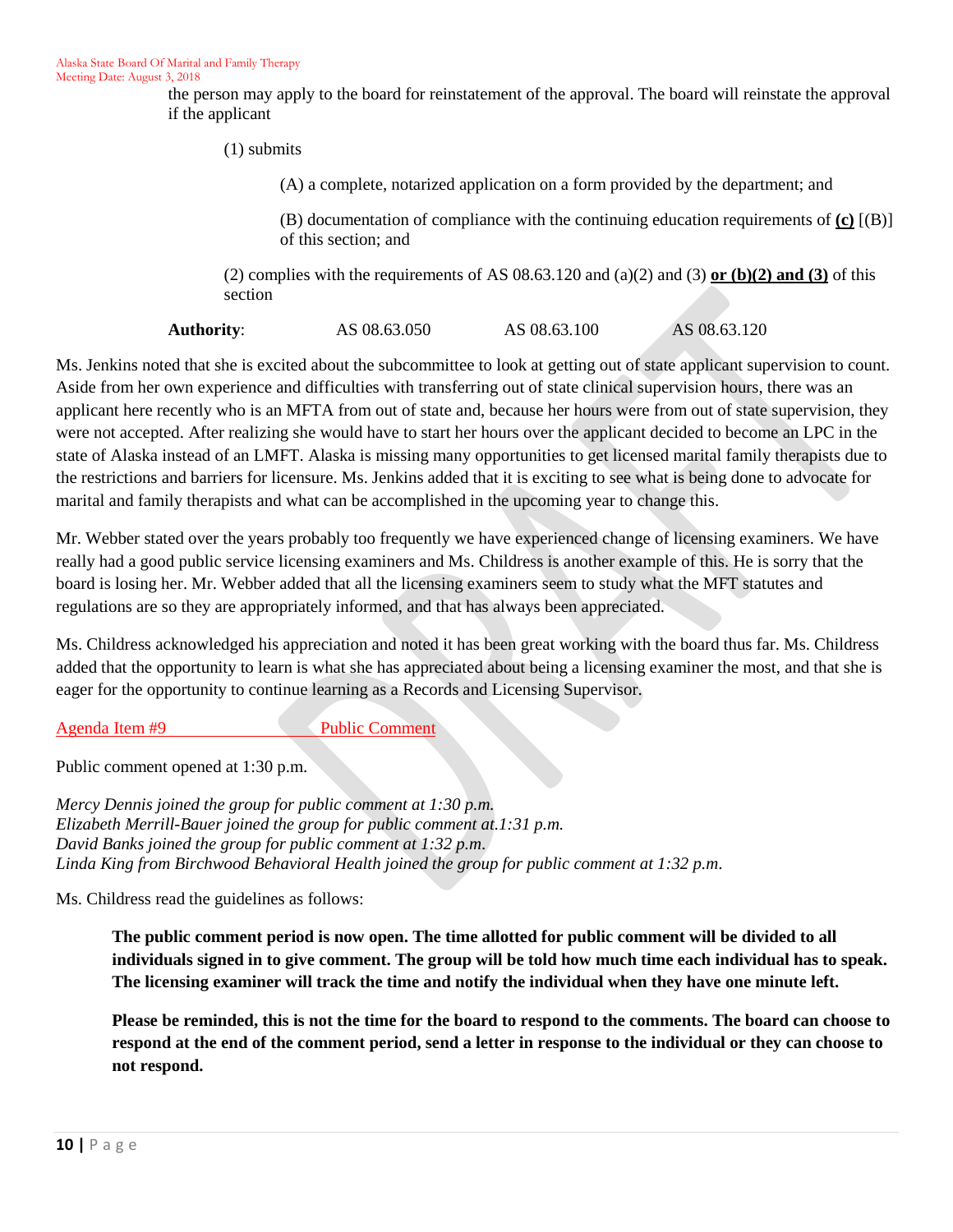**Oral testimony on any open regulations project, including the one regarding the proposed licensing fees, will not be accepted. Any comment submitted in writing will be submitted to the regulations specialist, and that email is available for anybody that needs it.** 

Ms. Childress continued four people have joined the meeting for public comment. The public comment period was allotted 15 minutes; subsequently, everyone will have 3.5 minutes.

Mercy Dennis was the first public comment.

Ms. Dennis stated she was going to start off saying that 3.5 minutes is extremely unreasonable to people that hold a license. She continues to read off her first item to thank the board members for volunteering for their support and guidance for the profession. Ms. Dennis reiterated that she really want to thank Dr. Webber for his work with the AMFTRB and developing the teletherapy guidelines. She noted she has three items but would not get to number three because there would not be enough time.

For her second item, in reading the annual report from FY2017, it states the goals and objectives.

Part I #7. The board will continue to work with the Division of Corporations, Business and Professional Licensing with the goal to continue to reduce fees as is reasonable to maintain a balanced budget. The Division of Corporations, Business and Professional Licensing has continued to work with the board to clarify budget needs including building expenses and hopefully reducing fees while maintaining balance budget.

Ms. Dennis clarified, this a rhetorical question since you said they were not going to answer questions, but my question to the board is what are you doing to meet that goal? Ms. Dennis noted she had a suggestion, that the board explore combining the LMFT Board and the LPC boards. She continued that an LMFT task force be appointed to discuss and propose an invitation to the LPC's to join us in a discussion of combining the two boards. The task force would ask the LPC Board to do the same in order to form a joint LMFT and LPC task force. The task force may include a subcommittee of LMFTs to include one State Board Member (if that is appropriate) and three other interested LMFTs. The LPC sub-committee would also include a State Board Member (if appropriate) and three other interested LPCs. I do not know if this is a board task or if it is something that people out here in the field should create. But if it's a board task and the board can create the task force then the committee could report regularly to the LMFT and LPC board as it needs. She added she has a variety of other thoughts about looking at the minutes and the way expenditures have been and she proceeded to go through them quickly.

Ms. Dennis continued that she is aware that a lot of expenditures go forth for staff to communicate for the board and she has had really poor luck with that. Between April and July 30th she requested seven times by voice mail or email a copy of a supervisee's supervision plan. At one point she was told they would have to go the archives and she did not hear again. About three days ago she did get a nice response from Ms. Mills stating my licensee/supervisor supervision plan were basically nowhere to be found. Ms. Dennis added that she is questioning the value of the support from the state for our dollar for doing some of these things.

Ms. Childress acknowledged Ms. Dennis and thanked her for her time and public comment.

Elizabeth Merrill-Bauer was the second public comment.

Ms. Merrill-Bauer stated, first of all, she wanted to thank the board for their time. She stated she is a post grad working toward licensure. Coming out of school, you have at least a year of internship and you've got student loan debt and have been unpaid for at least a year.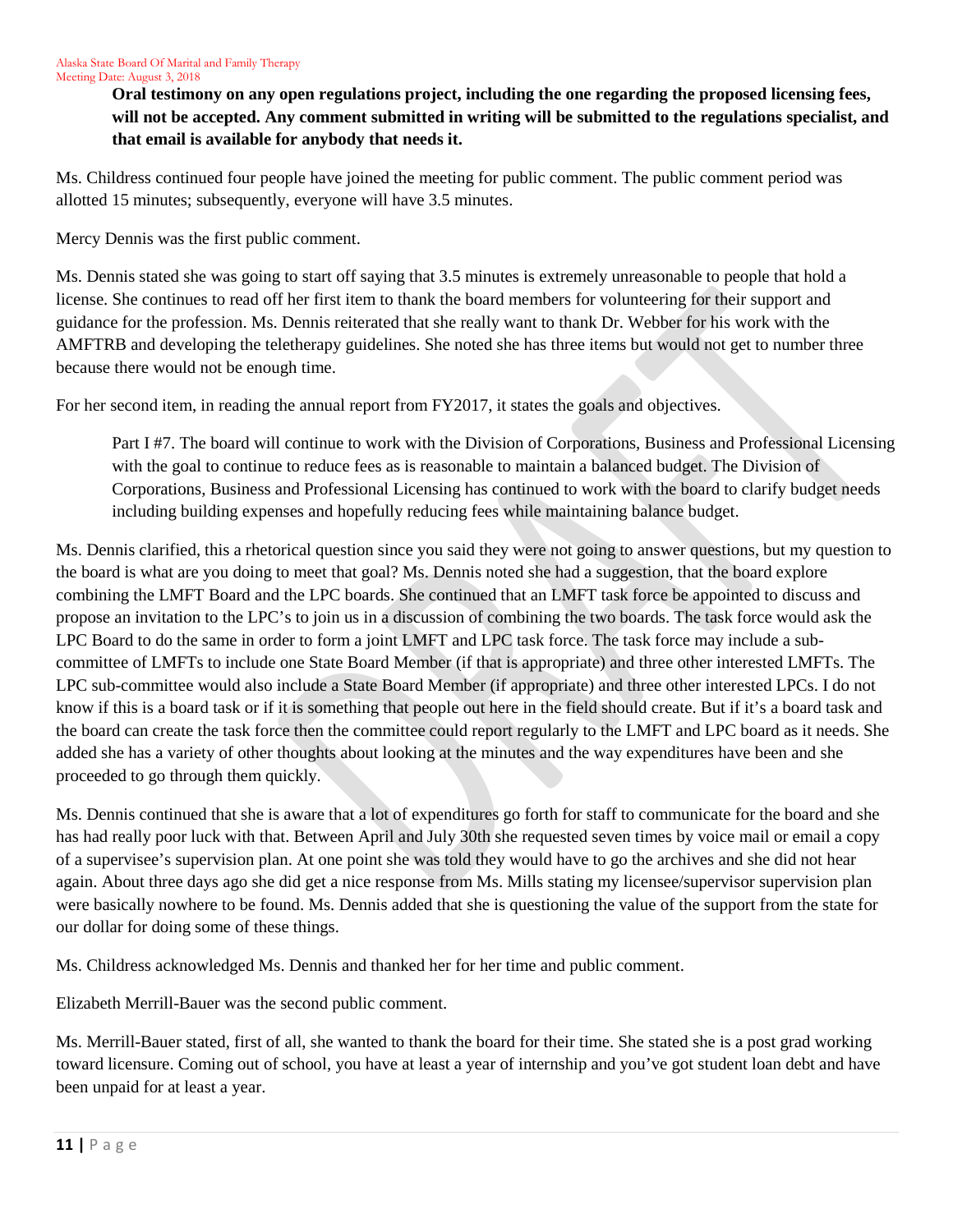Ms. Childress inquired if Ms. Merrill-Bauer was going into the licensure fees. Ms. Merrill Bauer responded she was not.

Ms. Merrill-Bauer continued that she was calling about the post grad requirements and all that is going on, and the difficulty for us as an MFTA to actually receive and get fully licensed in Alaska verses other states. Ms. Merrill-Bauer noted she has done quite a bit of research and, overall, Alaska is the hardest and the highest in cost. Ms. Merrill-Bauer noted she is aware she is not to speak about the fee increase, but she wanted to join in Ms. Dennis's request that we look at a combined board. Looking at the number of active members in other states and comparing it to Alaska's, Alaska is low in numbers. Ms. Merrill-Bauer added that most of the states she has looked at in the last two days since she had received the letter, that are also low in numbers, are on a combined board. She agreed that it would behoove the board to look at combining. Ms. Merrill-Bauer added that she is looking at getting a dual license. Currently it would be much better for her to become an LPC as it would be faster and much less expensive. She noted that is something the board should think about as well.

Ms. Childress acknowledged Ms. Merrill-Bauer and thanked her for her time and public comment.

David Banks was the third public comment.

Mr. Banks started by stating, obviously we are not talking about the rate increase but he hoped we could help to understand where he can provide a comment so that message can get through to the board. Mr. Banks stated he is currently an LPC and had just turned his application for MFT. His real passion is working with couples and families, and he really wants to have the MFT license as it helps him both from an insurance and military standpoint. He wants to reinforce his support for previous public comments about the combination of the board. Mr. Banks stated he sees a combined board as a much more practical thing than from the way we are doing things now. That is the comment he would make about the combination but at some point would like to express his opinion concerning the increase. Mr. Banks asked if he could be informed on where to do that.

Ms. Childress stated she will provide the appropriate contact information at the end of the public comment period, and asked if there was anything else he would like to add before his time to comment is over.

Mr. Banks continued by thanking the board and his appreciation for them and what they do, and acknowledged the board is working very hard to help us to work better out there.

Linda King was the fourth public comment.

Ms. King started by stating she wanted to thank the board. She has served on the board and knows it is hard. She knows how much input you have and don't have as far as the other things go. Ms. King stated she had two things to say. One thing is she did get contacted when we were investigating the Sunset Bill. She could not find anywhere the result the committee was coming back on the Sunset Bill. She assumed it was applying for license. She stated that a lot of the time was spent talking to people about that. That was the issue of what the practicality of a combine board to maintain marriage and family therapist. She is also concerned how much time it took in Dutch Harbor for someone to get her MFT license, she did finally get it but it was six months trying to figure out the process to get her testing. She didn't know what happened with her and the application fees. She had contacted the board several times and so there are some things in that practice that were very confusing. She's not sure how to eliminate that. Ms. King asked, how do people apply for a license and is there a way to simplify it for them when they are applying to take their test? She is concerned that if our fees, and she is aware that we are not talking about fees, but if employers are going to look at hiring MFT's and LPC's and if they are going to consider paying for those fees, will that limit our ability for employment? Ms. King added that she would support Ms. Dennis' idea of coming up with a task force to look at how we can improve and maintain and especially keeping people with a duel license. Ms. King stated she can think of ten people she knows that are currently dually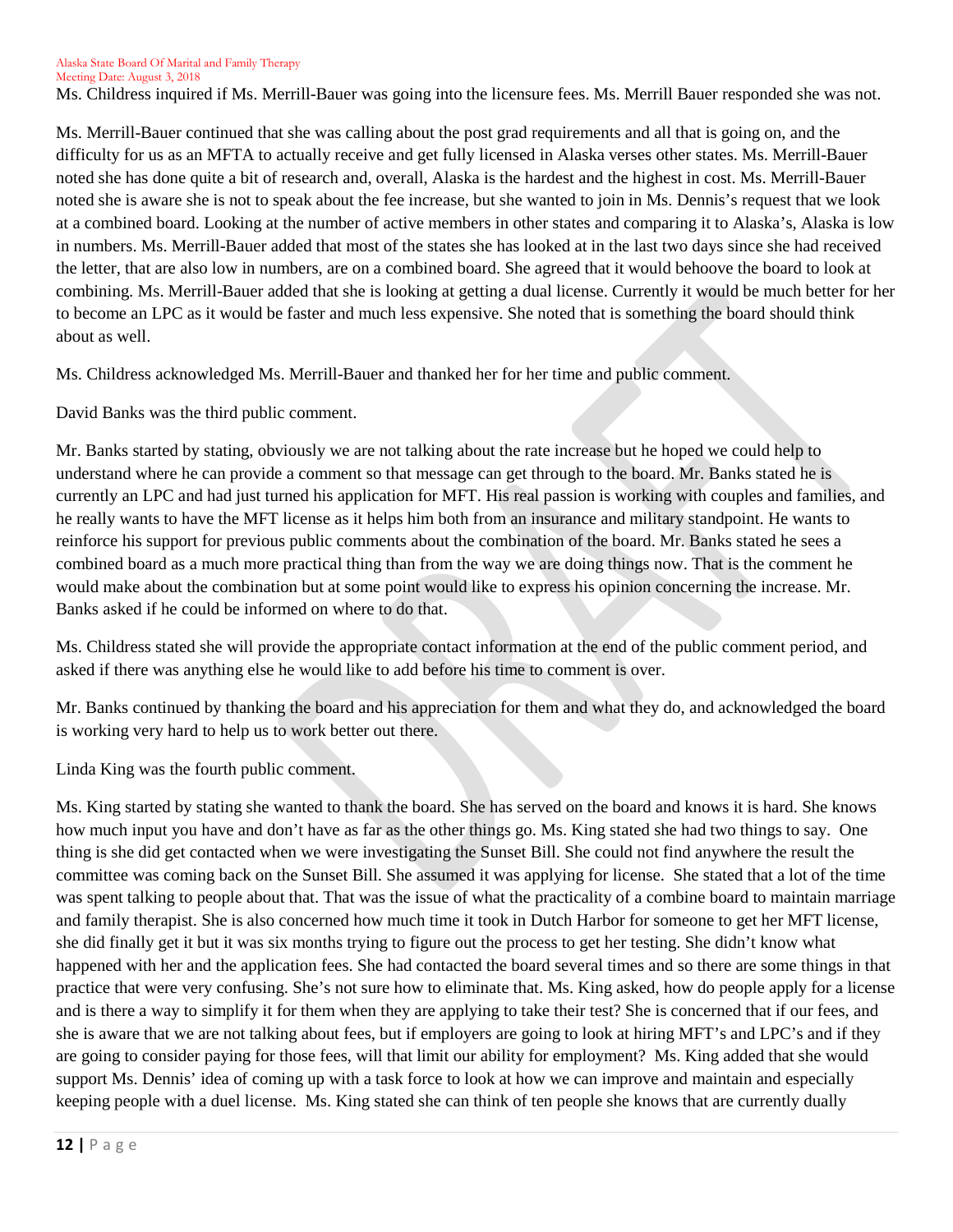licensed or are going to become dually licensed. So how can we continue to support the MFT effort and all the effort people that go through to become an MFT what we consider to higher standard and more work than LPC?

Ms. Childress acknowledged Ms. King and thanked her for her time and public comment.

Ms. King inquired if there is a way to find the outcome of the Sunset Bill. Ms. Childress replied that the sunset results are public and are available online.

Ms. King stated she had looked but could not find it. Ms. Childress replied that she will find her email in our system and send you the link where the Sunset Report is online and where it can be found.

## **Task: Licensing Examiner, Kelly Mills will send Ms. King the link to access the 2018 Sunset Audit Report.**

Ms. Childress closed the public commenting period at 1:45 p.m. Ms. Childress thanked the individuals present for public comment, and provided the email for contacting our regulations specialist: regulationsandpubliccomment@alaska.gov

Ms. Dennis inquired whether the board meetings are under the open meeting law and if anybody may attend. Ms. Childress responded yes, board meetings are subject to the Open Meetings Act.

Ms. Dennis continued, asking how one would do that when a meeting is telephonic.

Ms. Childress informed Ms. Dennis that the list of tentative meeting dates are on the MFT website. On the right hand side there is a link called Meeting Notices. When you click on that you will find the day of the meeting, the time of the meeting and the location or if it's a teleconference, and the GCI call in information.

## Agenda Item #10 Old Business

*Jun Maiquis, Regulation Specialist joined the meeting at 1:45 p.m.*

Ms. Childress informed Mr. Maiquis of the motions for the revised proposed regulations, approved earlier during the meeting.

Mr. Maiquis stated he would complete the proposed revisions, and asked when the next board meeting is scheduled for. Ms. Childress responded that the next meeting is tentatively scheduled for November 9th.

Mr. Maiquis inquired if the board wanted to allow oral testimony. Thirty days are the minimum requirements for written comments. Does the board want to allow oral comments or just written comments when it is time for the next meeting?

Mr. Maiquis stated oral comments are an option. If a proposal is somewhat controversial and the board thinks it will be a high interest in your industry, he would recommend to allow for oral testimony. The minimum legal requirement is written comments. Oral testimony must be advertised according to the Public Notice Act otherwise the public cannot come in for your next scheduled meeting and make a comment in regard to the regulations. This is something the board would need to talk about if they wanted to allow that. He also inquired if this would be mailed out to all current licensees. Minimum legal requirement is to notify all interested parties. This affects the current licensees so they need to be informed. Licensees will need to consider the additional cost for licensure under the proposed regulations.

Mr. Webber asked if there is an announcement sent out to licensees when something like this is up for discussion or is the posted note the only thing they get.